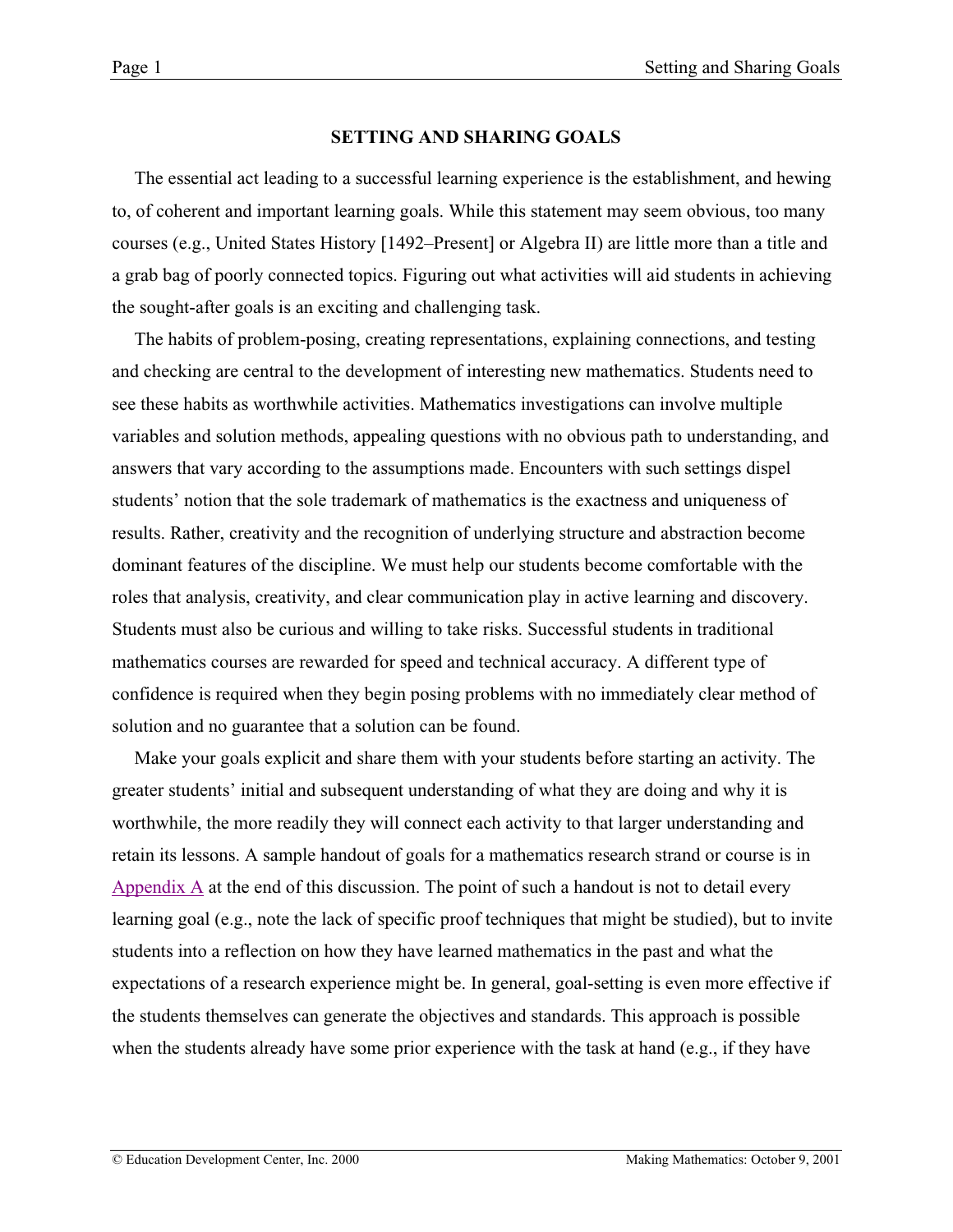engaged in open-ended mathematics explorations). The **Building Collaborative Skills** section provides an example of student-generated standards.

Once students have read and discussed the goals in class, a homework assignment (see Figure 1, below) asks students to reflect on both the goals and the challenges the goals pose for them in the coming year. Because doing mathematics research is, for most students, a radical departure in both content and approach from typical math classes, it is crucial that they be aware of, and ultimately value, the changed expectations. A class should periodically discuss the meaning and purpose of the goals in order to develop this appreciation. Some of the goals will make more sense as the activities provide students with a sense of context. When your students encounter research as a non-elective part of a standard mathematics course, you should not assume or try to force approval of, or commitment to, the goals. Rather, you must negotiate, encourage, justify, and inspire that commitment and enthusiasm.

Reread the goals sheet for the course. Respond to **one** of the following questions about the goals listed in the habits and attitudes section (one page, more or less).

1. Choose some goals to which you have a stronger than average response. Are there goals that you particularly like or dislike? Are there goals that you think may be easier or more difficult for you? Please explain **why** these goals are more (or less) appealing to you or why you think they will be more (or less) challenging for you.

# **OR**

2. Some of these goals are more general and some are more tangible than others. Pick a few goals and discuss how you would demonstrate to someone, or measure for yourself, your progress toward each objective.

### **Figure 1. Goals Reflection Assignment**

The three quotes in [Figure 2,](#page-2-0) below, are excerpts from student responses from both mathematical modeling and pure mathematics research courses to Question 1 of the Goals Reflection Assignment. These responses reveal several common reactions: fear, optimism, and skepticism. (Another common student response is to like a goal because the student already feels competent in that area [e.g., being persistent or writing clearly]). These essays are the start of a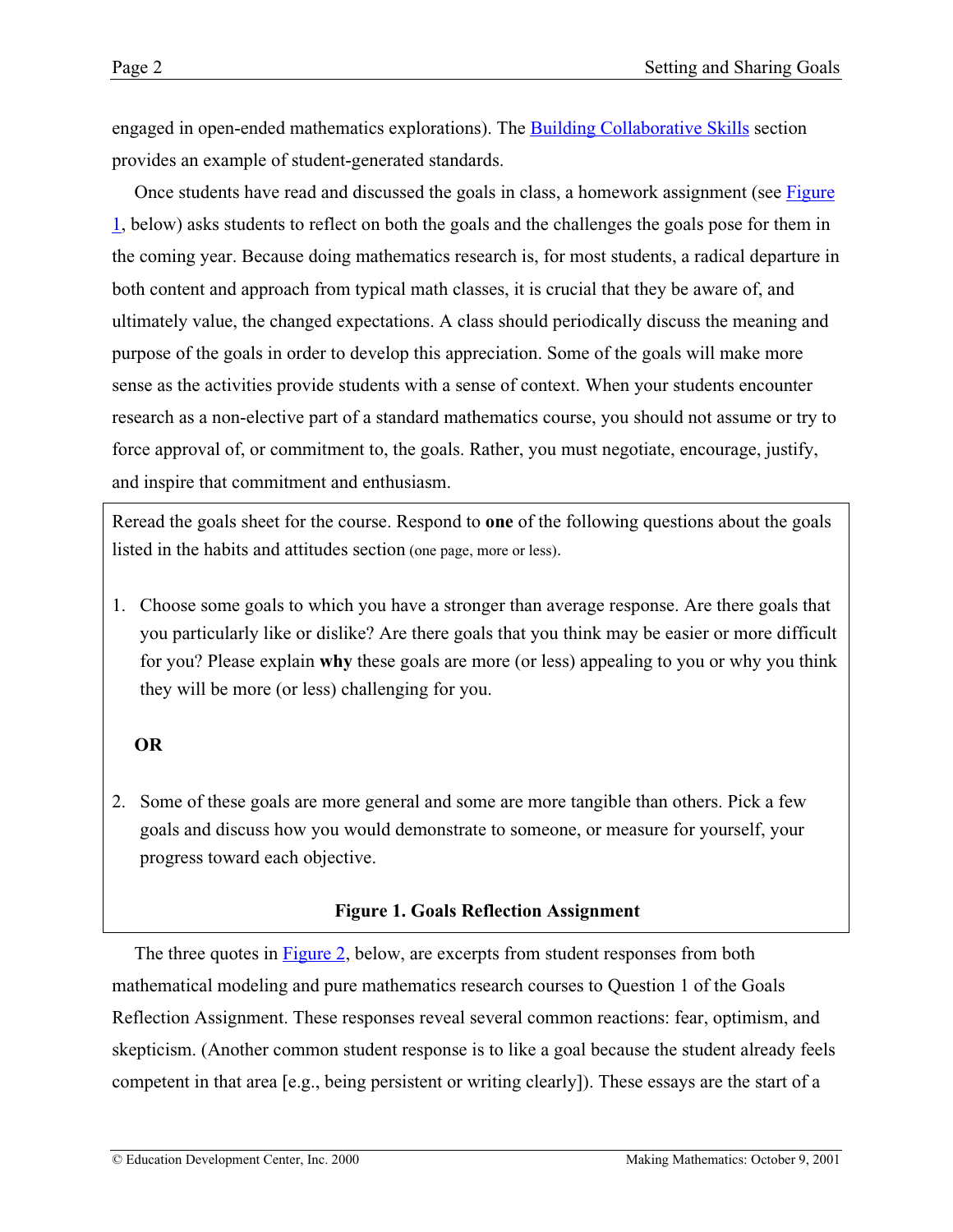<span id="page-2-0"></span>dialogue. Responses to this assignment should be positive and encouraging comments (such as those in italics) that agree with, or at least acknowledge, the feelings expressed and observations made. When a student cites a particular weakness (e.g., calculator use), offer help in reaching his or her goals.

I noticed three things that I have never had to do for a math course before. These goals may take me a while to get used to and/or get good at. They include defining math problems and asking math questions, knowing and identifying which math tools to use when solving a problem and writing narrations of exploration and problem-solving efforts . . . In all of the math courses I have taken in the past the teacher has taught us exactly what we needed to know to go on to the next year's courses, nothing more, nothing less. We were never allowed to stray too far off topic, thus we didn't pose too many questions of our own. The problems we did do came from the book. As a result of this I am a little apprehensive of this course but hope that I will learn quickly.

*Be patient with the process. You are right in noting wholesale changes in expectations. Give yourself time to adjust.*

"Articulate your thoughts and discoveries" is a goal that is not 100% to my liking, yet strikes my curiosity. Rarely before have I ever written narrations of my discoveries and problem-solving techniques. I believe that if I am capable of explaining my actions in writing, then I would definitely be able to understand what I was doing since writing and explaining could be considered as my weaknesses.

*You are right in noting that it is impossible to write clearly until you fully grasp an idea yourself, but the writing itself can facilitate thinking. Your writing here reveals your thoughtfulness.*

When I see the heading "Enjoy Mathematics," I am immediately inclined to think, "Yeah, right." I have never enjoyed math, but that may be because I have never had a chance to really apply it to real life. For example, in Algebra classes and such, the closest we ever got to applications were word problems, which are pretty much laid out [for you].

*As the year proceeds, please let me know if you continue to find this goal implausible and we will search for an intersection between your interests and our studies.*

**Figure 2. Excerpts from Student Responses to the Goals Reflection Assignment**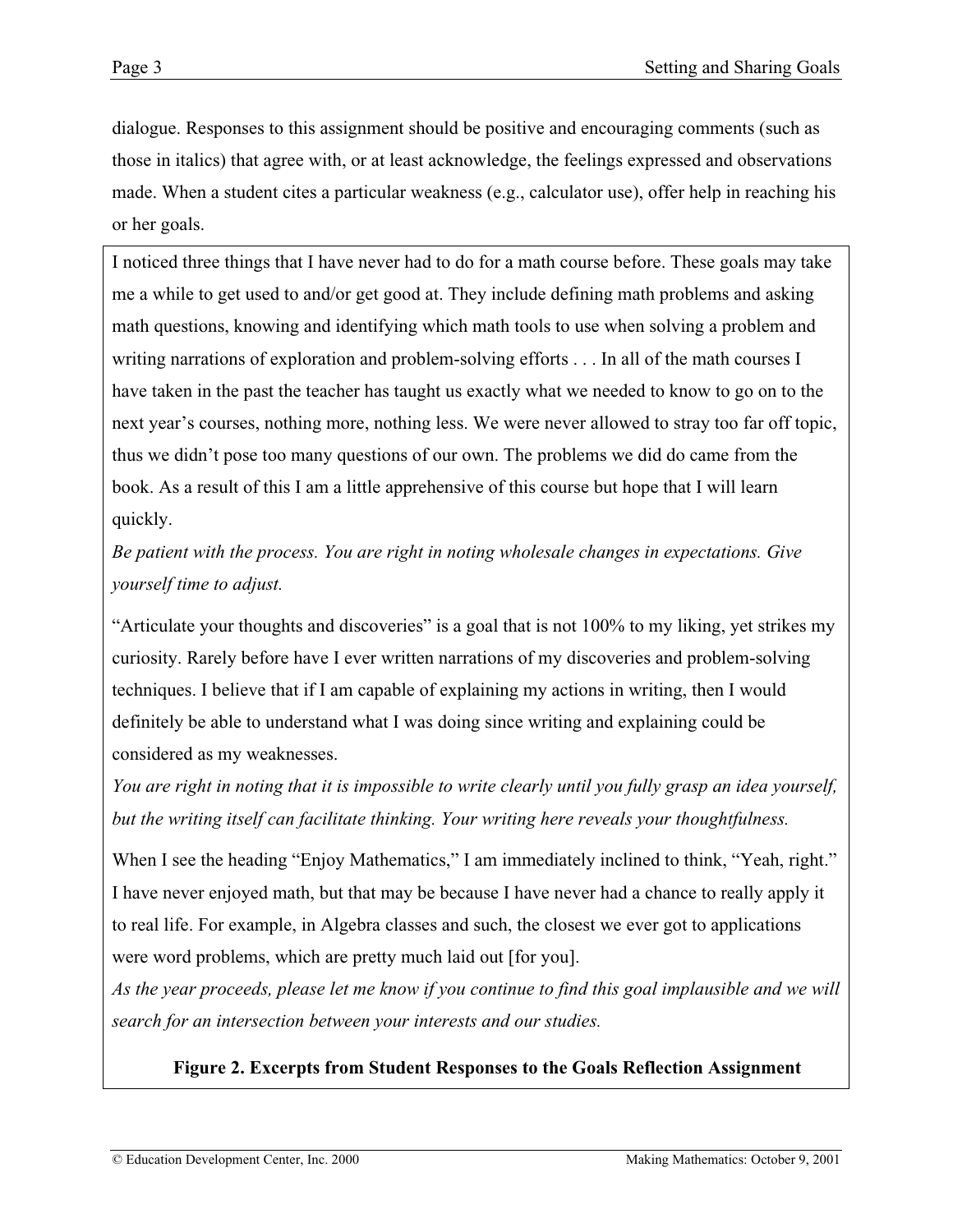Few students choose to answer Question 2, which is more difficult. For either question, students sometimes give answers without providing much explanation. For example, favorite or feared goals may be noted without mentioning a reason for this reaction, or a student might suggest keeping a diary in order to demonstrate progress toward meeting the goals, without detailing how that record would demonstrate improvement. As with all feedback, it is important to point out the need to elaborate on comments and justify claims.

Several weeks into the course, you can exchange written evaluations with each student on the student's progress. It is helpful to look back on the students' initial reflections and note how they have fared with the goals that particularly concerned them. Students often make the most progress in those areas that stood out enough to write about in the first place. If not, offer advice on how to start improving. Positive feedback on what progress has been made in each area should be detailed (see [Class Time](http://www2.edc.org/makingmath/handbook/teacher/assessment/assessment.asp#classtime) in the [Assessment](http://www2.edc.org/makingmath/handbook/teacher/assessment/assessment.asp) section).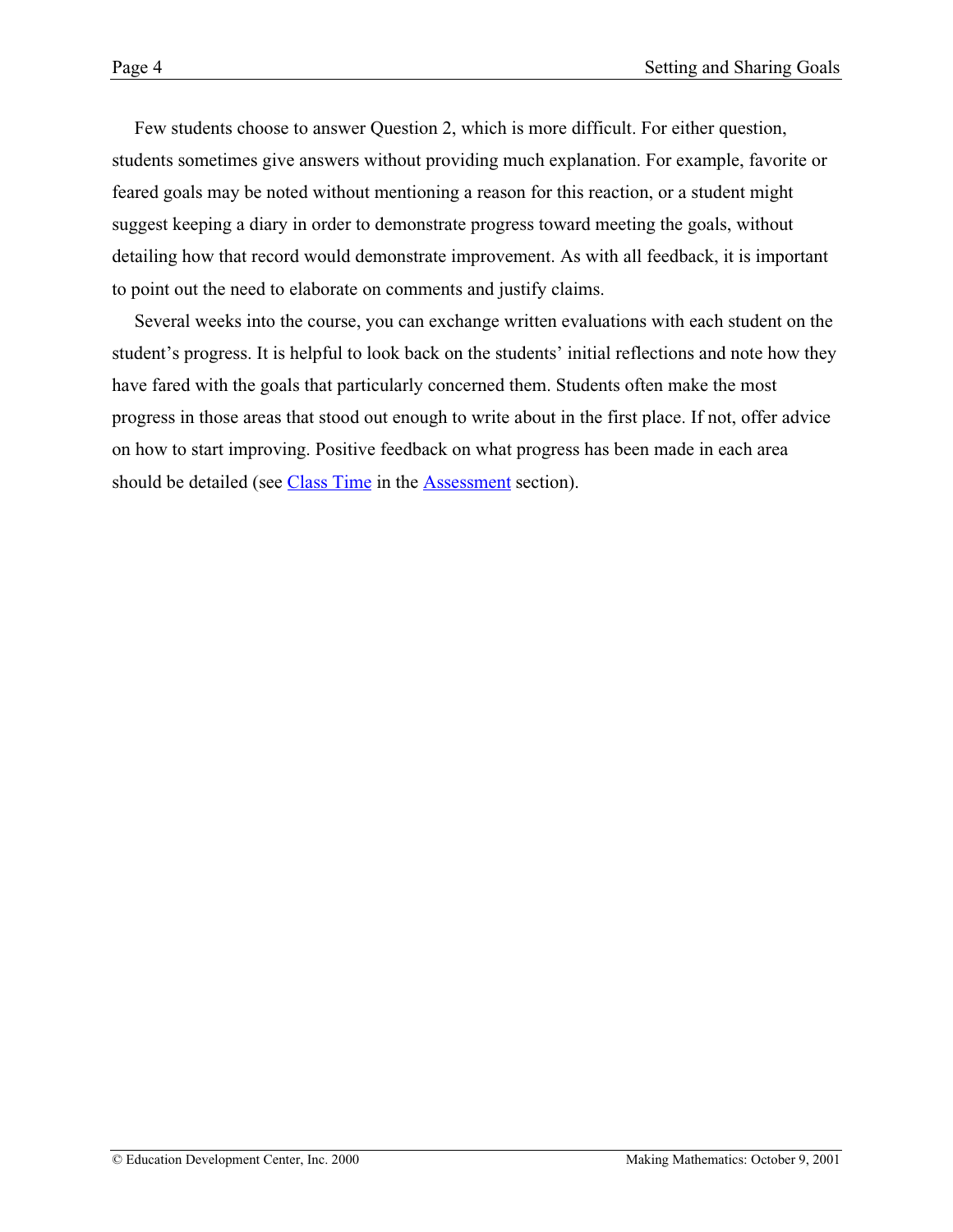# **APPENDIX A: AN OUTLINE OF THE MAIN MATHEMATICS RESEARCH GOALS**

## **Essential Questions to Explore**

- What is mathematics? What is a mathematical system?
- What are the processes of understanding and discovering mathematics?
- What does it mean for a mathematical statement to be true? What constitutes proof of a claim? What is the role of proof in mathematics?

# **Habits and Attitudes to Be Developed and Extended**

## **Enjoy mathematics.**

Bring passion to your study of mathematics. If you enjoy mathematics explorations, you will want to continue studying and using mathematics throughout your life.

## **Create new problem settings and pose new questions.**

Develop new mathematics questions about the topics that you study. The richest mathematical experiences frequently evolve from problems posed by the problem-solver. New mathematics is created through the modification of existent questions, statement of new definitions, or the identification of a new area of exploration.

### **Search for structures.**

- Actively seek to uncover symmetries, relationships, connections, and patterns in the settings you explore.
- Attempt to generalize your observations into conjectures.

# **Read mathematical works.**

Be patient learning how to read primary source mathematics. It is neither a speedy nor a linear process. Strive to read both peer and professional mathematics writings carefully as you identify the assumptions, test the conditions, and verify the conclusions.

### **Prove.**

• Develop logical arguments that prove or disprove the conjectures you investigate.